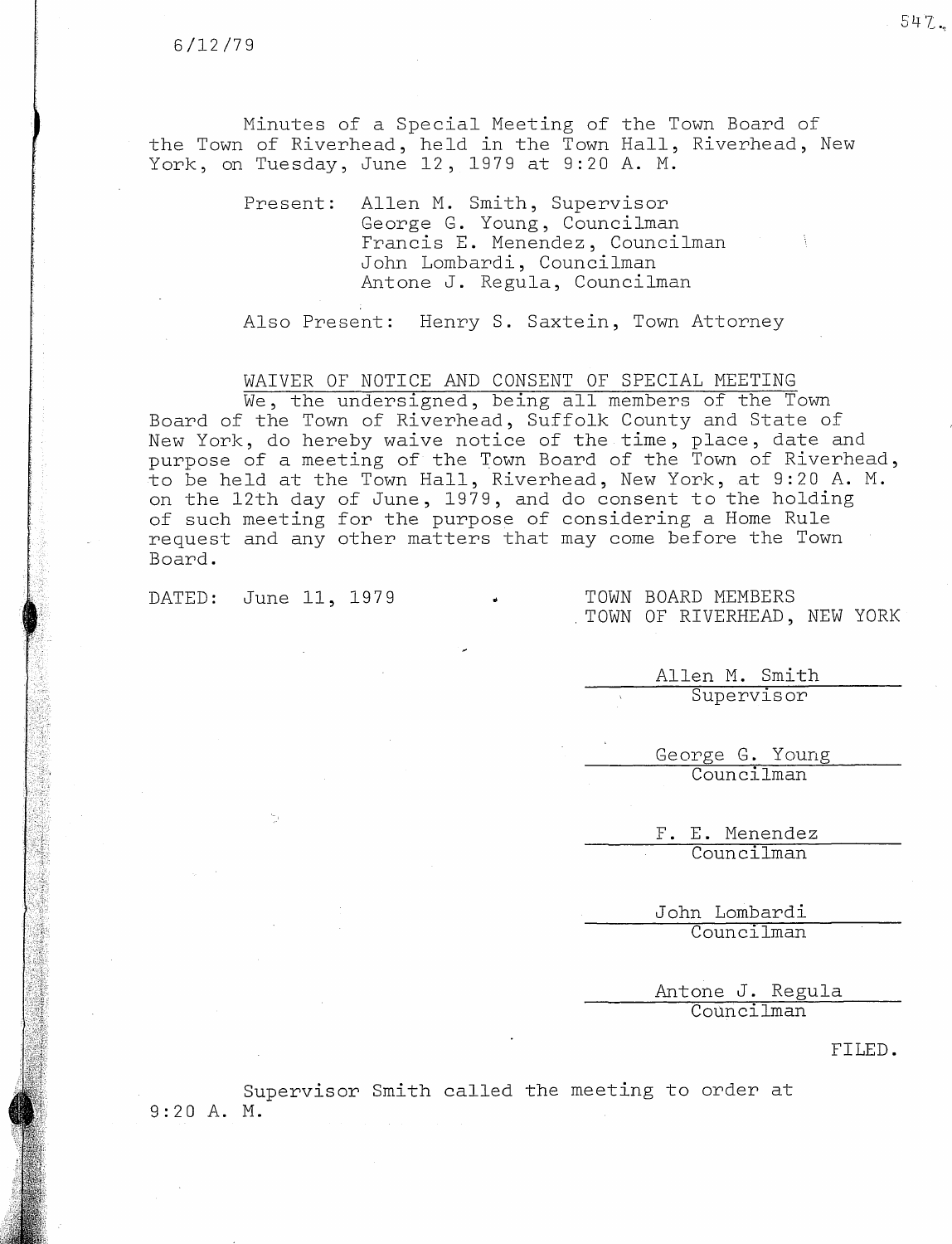Supervisor Smith advised.the Board Members that at hie request, State Senator Kenneth LaValle has introduced Senate Bill No. 6036 entitled "An Act to Amend the General Municipal Law", to create and establish the Town of Riverhead's Industrial Development Agency.

## RESOLUTIONS

#266 AUTHORIZTNG HOME RULE REQUEST

Councilman Lombardi offered the following resolution, which was seconded by Councilman Menendez.

WHEREAS, constitutional provisions mandate that bills establishing municipal industrial development agencies require a Home Rule Request, and

WHEREAS, Senator Kenneth P. LaValle has introduced Senate Bill No. 6036 entitled "An Act to Amend the General Municipal Law", in relation to creating and establishing the Town of Riverhead Industrial Development Agency, and provide for its functions, powers, and duties; now, therefore, be it

RESOLVED, that the Town Board of the Town of Riverhead hereby requests that Senate Bill No. 6036 be passed authorizing the Town of Riverhead to establish an industrial development agency, and .be

FURTHER RESOLVED, that the Supervisor be and hereby is authorized to execute the necessary Home Rule Request.

The vote, Regula, Yes, Lombardi, Yes, Menendez, Yes, Young, Yes, and Smith, Yes.

The resolution.was thereupon declared duly adopted.

## #267 AUTHORIZE TOWN CLERK TO PUBLICIZE WANT AD

Councilman Lombardi offered the following resolution, which was seconded by Councilman Menendez.

WHEREAS, Employment opportunities are available with the Town of Riverhead·Recreation.Department and Riverhead Housing Development Corporation, and

WHEREAS, Applications for a recreation specialist and a housing administrator are being considered, and

WHEREAS, Applicants with formal education and college degrees will be given preference, and

WHEREAS, Prior work experience is not required, but can earn a preference, and

WHEREAS, Residency in Riverhead is required, and

WHEREAS, Resumes should be mailed to Supervisor, Town of Riverhead, 200 Howell Avenue, Riverhead, New York 11901 before June 26, 1979, hen

THEREFORE, BE IT FURTHER RESOLVED, That the Town Cle of the Town of Riverhead is hereby authorized to publicize for two consecutive weeks in the News Review and News Day, and post the public notice.

The vote, Regula, Yes, Lombardi, Yes, Menendez, Yes, Young, Yes, and Smith, Yes.

The resolution was thereupon. declared duly adopted.